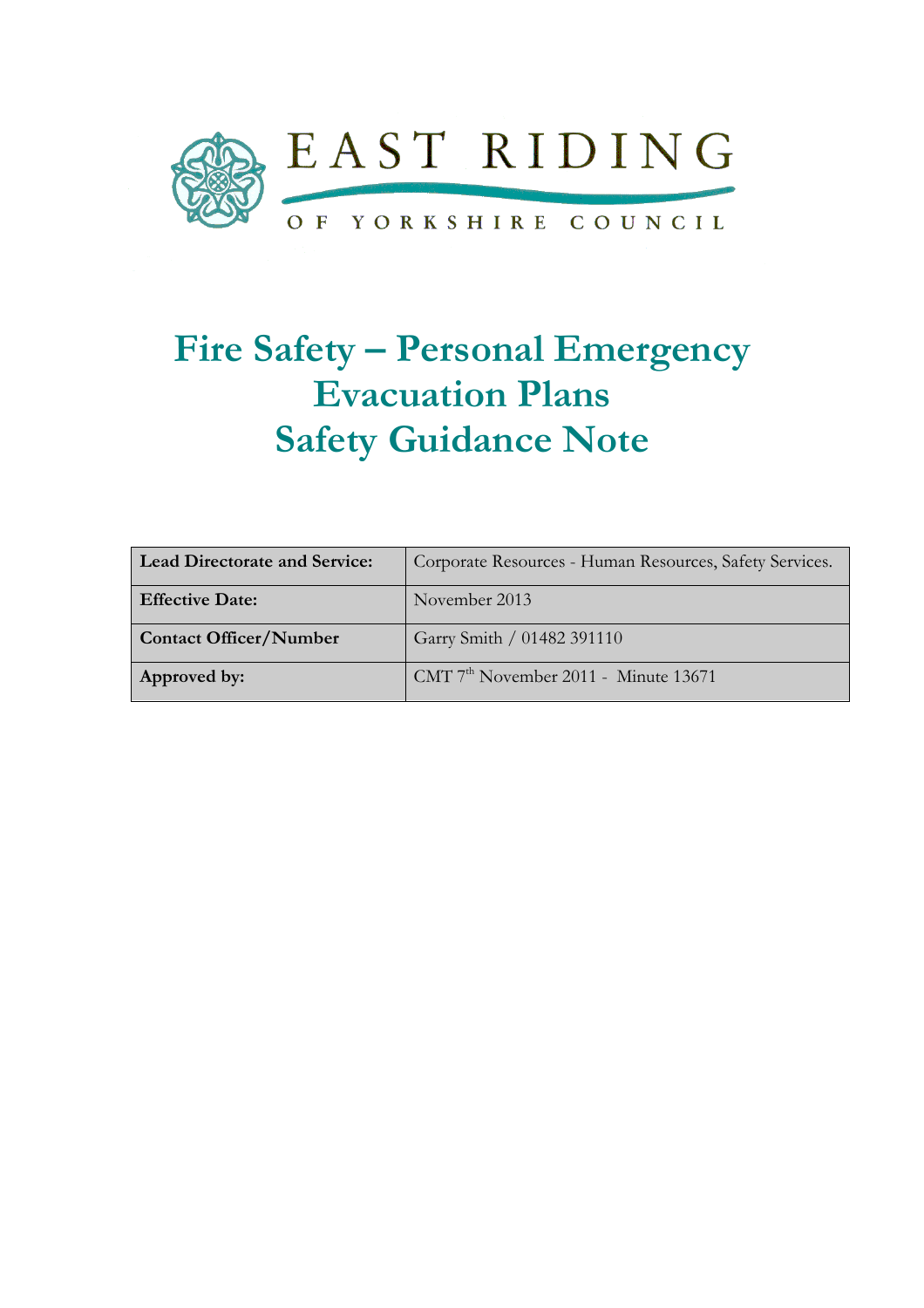## 1. Introduction

Most buildings are designed to accommodate wheelchair access and have facilities to assist with managing the escape of wheelchair users.

Some of our employees and residents are less able than the rest of us and this can have an effect on their ability to recognise that an emergency is occurring and/or their ability to make their own escape.

A personal emergency evacuation plan, or PEEP, is designed to provide people who cannot get themselves out of a building unaided during an emergency situation, with the necessary information to be able to leave the building safely. It will also provide colleagues and carers with the information they need to assist them.

# 2. Who may need a PEEP

Anyone who cannot escape from a building unassisted, using any of the alternative escape routes provided is likely to need a written PEEP.

Wheelchair users will not automatically require a PEEP. It will only be the case if they cannot negotiate a change of level within the building. Note: lifts are not suitable as a means of escape in East Riding of Yorkshire Council premises.

Employees who are hearing and/or visually impaired may have difficulty recognising that an emergency has arisen. They may also require a PEEP as an interim measure, until modifications are made to fire and emergency systems. Visual signals and/or vibrating devices linked to fire alarms may be all that is needed to provide a warning of an emergency.

Consideration should also be given to persons with reduced mental capacity.

### 3. Information required about a person who may require assistance with evacuation from a premises

- Name
- Exact place of work or residence
- Is this your permanent location or do you work in other parts of the building or in other buildings on the same site?
- Do you know and understand the emergency procedures for all the locations that you use?
- Would you like a copy of the emergency procedures in a different format; Braille, large print, audio tape, supported by British Sign Language interpretation, other?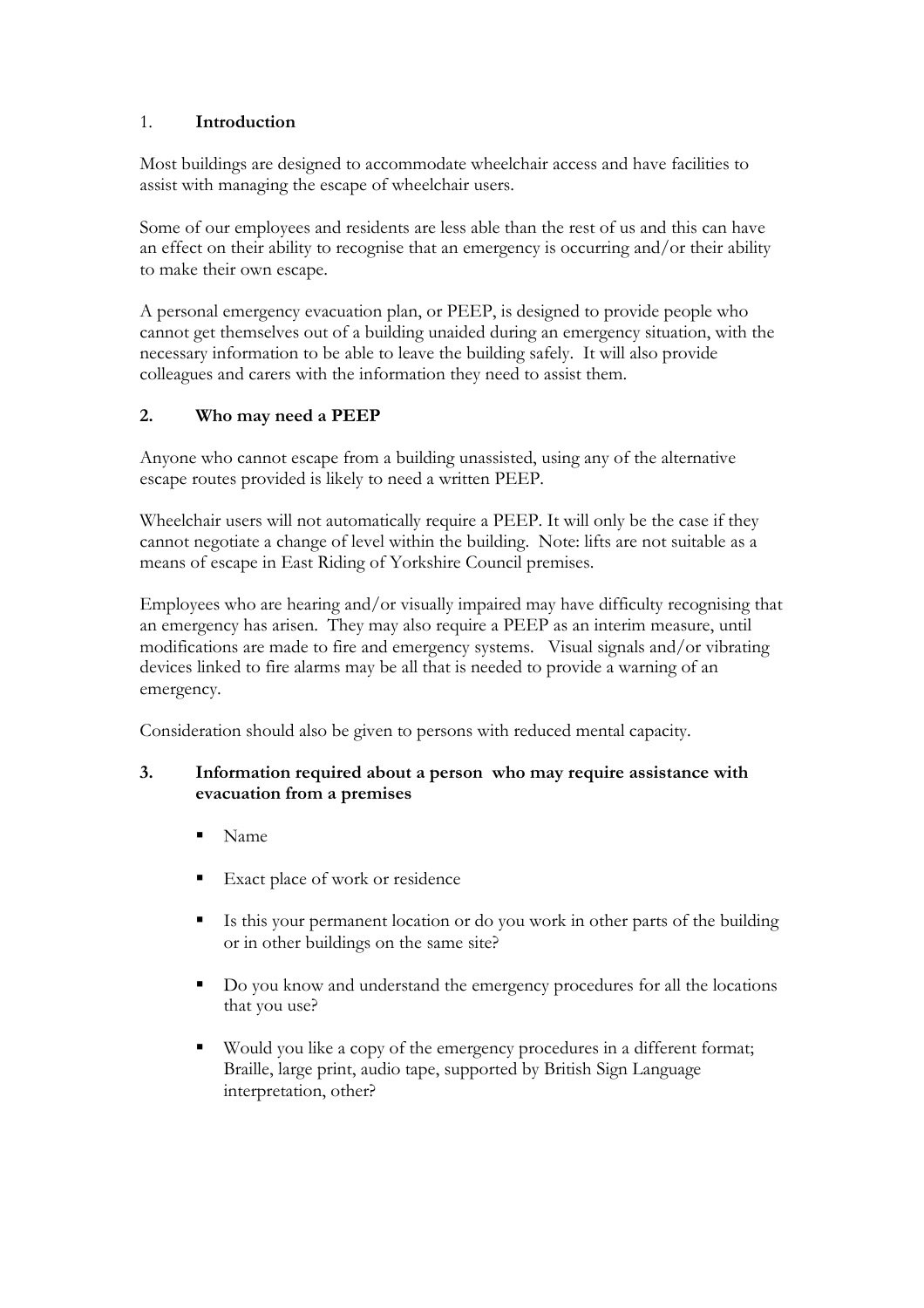## 3.1 Hearing Impairment

- Can you hear fire and emergency signals in normal circumstances?
- If no, would it help if you were provided visual alarms, a vibrating unit linked to the fire alarm or with other assistance in emergencies?

### 3.2 Visual Impairment

- Does your impairment prevent you from leaving the building by the alternative escape routes?
- Do you need assistance to move around the building, e.g. a cane, guide dog etc.?
- Would tactile signs and floor surfaces assist you to evacuate the building in the event of an emergency?
- If you can escape by your own means, can you move quickly enough that you do not hold others up nor that they may bump into you as they pass and cause injury?
- Would it be preferable to provide you with assistance in emergencies?

#### 3.3 Mobility Impairment

- Can you evacuate the building unaided using any of the escape routes provided?
- If no, is this because of changes in level or floors?
- Do you use a wheelchair?
- Is the wheelchair required in all circumstances or can you negotiate parts of the building without it? If yes,
	- a) on the level, what distance could you manage?
	- b) changes in level, how many steps?
	- c) stairs, how many flights?
- Can you transfer to an evacuation chair or stair climber by yourself or would assistance be required?
- Are such devices suitable for use by someone with your condition?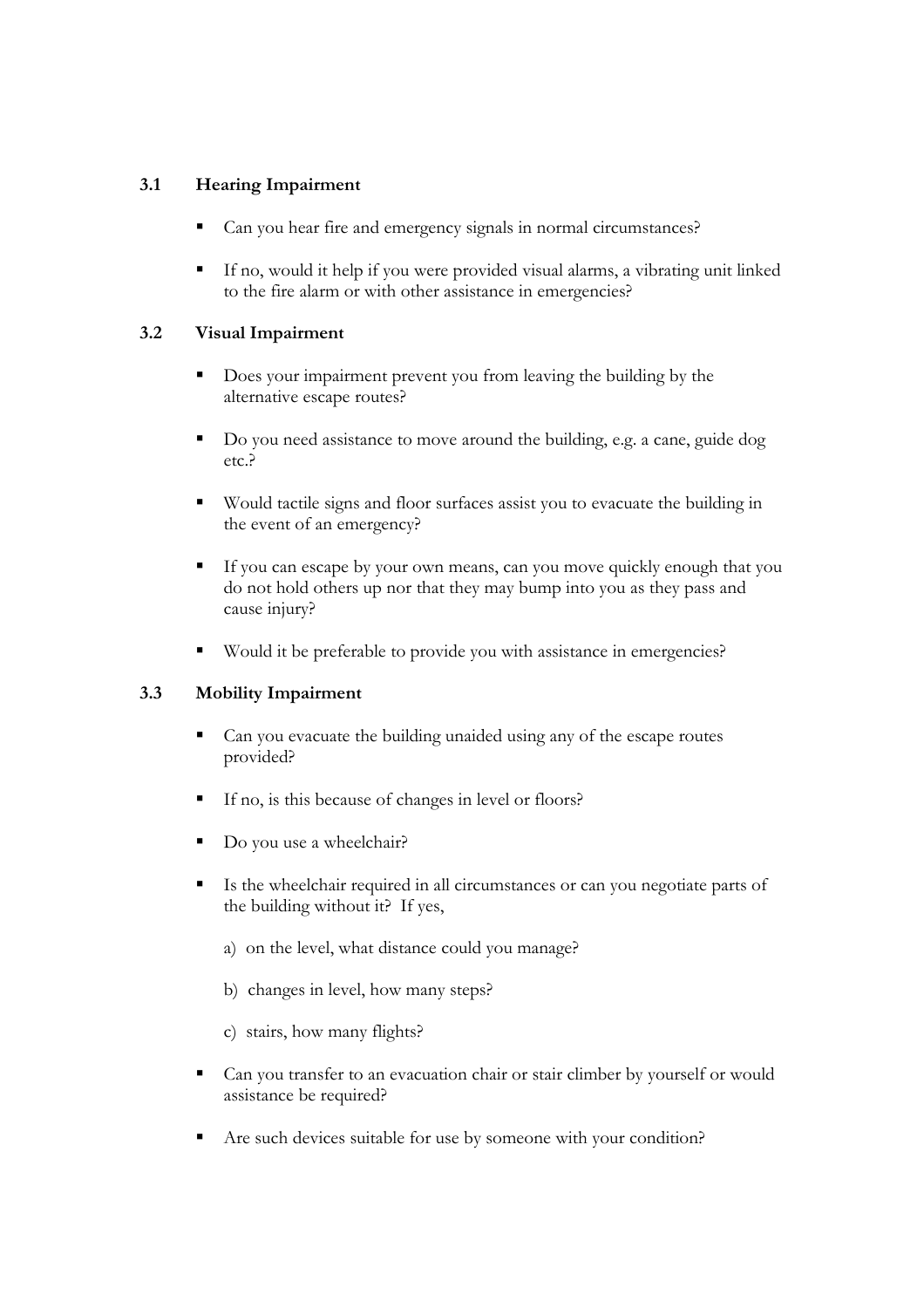- Have colleagues been assigned to assist you in the event of an emergency?
- Do you know what a 'refuge' is and where they are in your building?
- Does anyone required to give you assistance to escape need any special training?

#### 3.4 Cognitive Impairment

- Can you retain fire evacuation knowledge?
- Would memory cards support?
- Would more frequent fire drills support?
- Has support been appointed?

#### 4. Assessing an Individual's Needs

The information you have gathered must now be assessed to determine what needs to be done. You must respond to the individual's needs, providing information in an appropriate format and requesting additional equipment/systems modifications as necessary.

In respect of mobility impairment, locating the individual's workplace on the ground floor or on the upper floors of interconnected buildings may be a solution that negates the need for a PEEP.

If this cannot be achieved, a nominated person may need to be identified, briefed and trained in how they can help the less able colleague or resident, including how to use any evacuation devices and refuges. Remember you will need to ensure cover for holidays and sickness absence.

The emergency plans for the building may also need to be modified to ensure that the fire marshal etc. is aware of any changes necessary.

#### 5. Evacuation Devices

Any equipment provided for evacuation purposes must be visually inspected monthly. A form 'Evacuation Chair Monthly Safety Inspection Record' is available for this purpose on the safety services intranet site under inspection forms (safety resources).

Annual inspections by a third party competent person are also required and a contract is available by contacting Infrastructure and Facilities.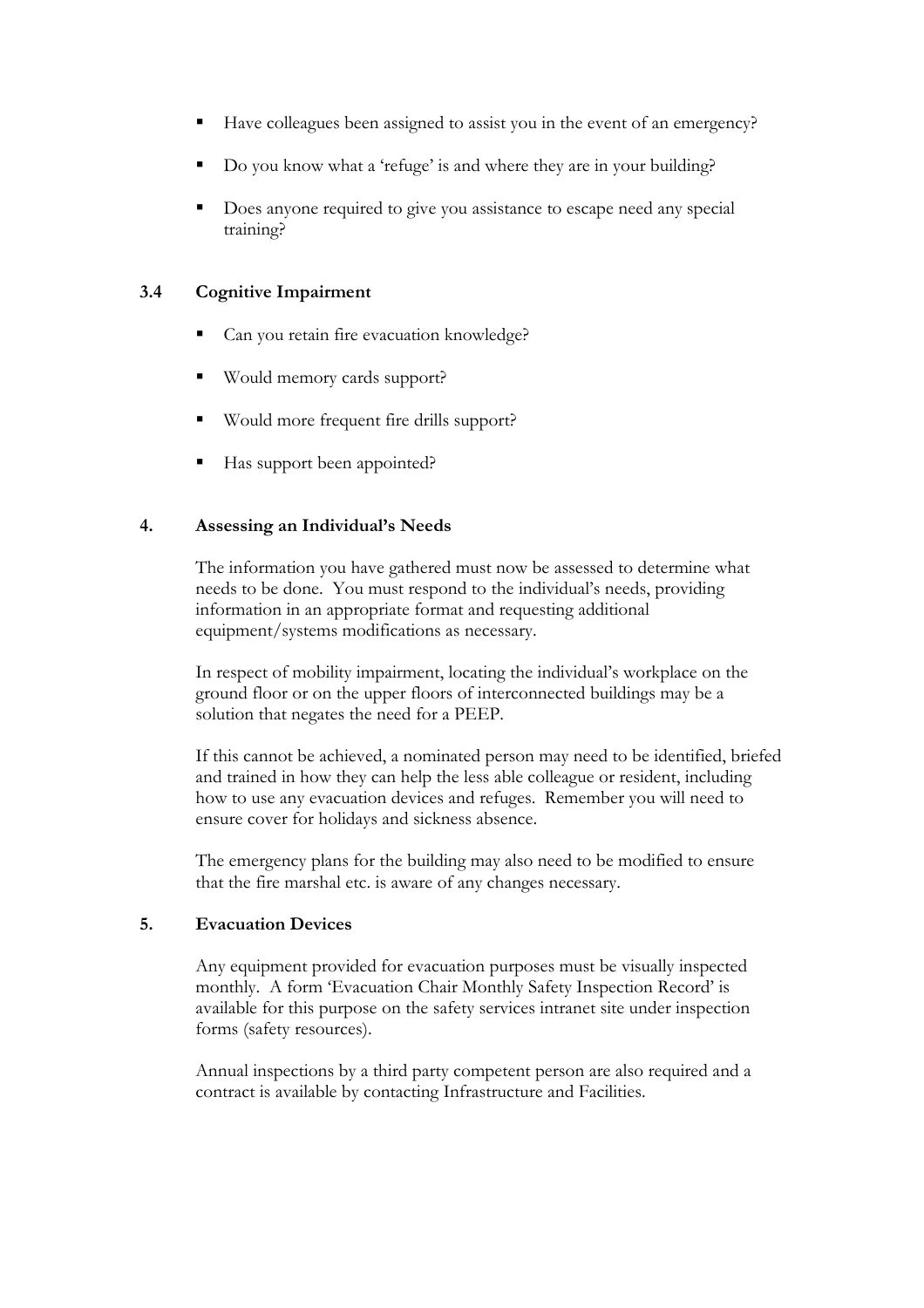#### 6. Writing the Personal Emergency Evacuation Plan

The PEEP must contain the following information;

- 1. Individual's name;
- 2. The work or resident's location(s) that are relevant to the PEEP;
- 3. How the person will be alerted to a fire or emergency;
- 4. The names and contact details of the nominated person(s) assigned to assist with the evacuation;
- 5. Details of the step by step procedure to be followed from the first alert of an emergency until the evacuation is complete, outside the building;
- 6. How the person will be transferred to any evacuation device, and how that equipment is used;
- 7. Details of any equipment provided and where it is located.
- 8. If necessary, how any communication equipment provided (for example at a refuge) will be used.
- 9. If appropriate, a plan of the available safe evacuation route(s).

Appendix 1 (Personal Emergency Evacuation Plan) must be used to record the specific evacuation plan for an individual. This should be reviewed at regular intervals. Both the individual and their supervisor/manager must be involved in the process of devising a personal emergency evacuation plan, with assistance from Safety Services where required.